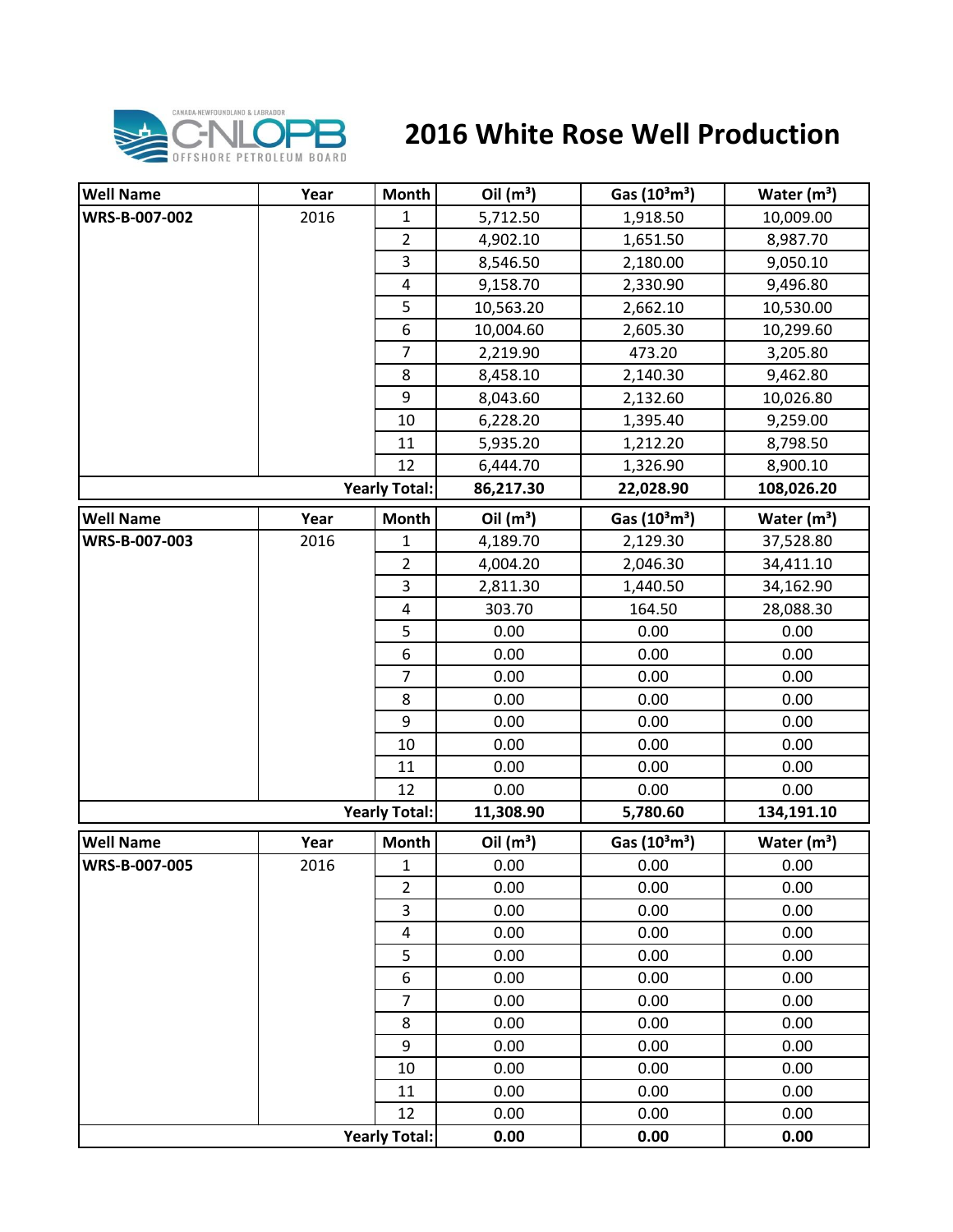| <b>Well Name</b>     | Year | Month          | Oil $(m^3)$ | Gas $(10^3 \text{m}^3)$ | Water $(m^3)$ |
|----------------------|------|----------------|-------------|-------------------------|---------------|
| WRS-B-007-010-Z      | 2016 | 1              | 9,793.40    | 3,165.20                | 7,225.10      |
|                      |      | $\overline{2}$ | 9,550.20    | 3,068.10                | 6,751.30      |
|                      |      | 3              | 8,920.80    | 1,842.50                | 8,135.30      |
|                      |      | 4              | 7,583.00    | 1,256.10                | 7,364.50      |
|                      |      | 5              | 8,138.70    | 1,403.50                | 7,890.10      |
|                      |      | 6              | 7,793.40    | 1,360.40                | 7,732.10      |
|                      |      | 7              | 1,558.40    | 231.60                  | 1,908.10      |
|                      |      | 8              | 7,067.50    | 1,194.70                | 7,287.50      |
|                      |      | 9              | 6,469.00    | 1,131.50                | 6,603.40      |
|                      |      | 10             | 7,977.00    | 1,144.50                | 8,639.10      |
|                      |      | 11             | 8,249.50    | 1,065.90                | 8,773.20      |
|                      |      | 12             | 9,266.00    | 1,210.10                | 9,656.00      |
| <b>Yearly Total:</b> |      | 92,366.90      | 18,074.10   | 87,965.70               |               |

| <b>Well Name</b>     | Year | Month          | Oil $(m^3)$ | Gas $(10^3 \text{m}^3)$ | Water $(m^3)$ |
|----------------------|------|----------------|-------------|-------------------------|---------------|
| WRS-B-007-011        | 2016 | 1              | 22,941.90   | 9,733.20                | 33,406.40     |
|                      |      | $\overline{2}$ | 18,565.00   | 8,462.60                | 34,870.60     |
|                      |      | 3              | 17,993.90   | 5,812.50                | 32,605.30     |
|                      |      | 4              | 18,551.10   | 5,708.50                | 38,426.90     |
|                      |      | 5              | 19,678.60   | 7,845.00                | 40,439.30     |
|                      |      | 6              | 18,121.40   | 7,501.40                | 39,413.20     |
|                      |      | 7              | 2,467.10    | 533.20                  | 13,518.50     |
|                      |      | 8              | 6,164.20    | 818.30                  | 46,193.30     |
|                      |      | 9              | 6,333.60    | 1,449.80                | 46,992.10     |
|                      |      | 10             | 10,555.30   | 5,147.60                | 43,772.10     |
|                      |      | 11             | 10,119.50   | 5,297.30                | 40,583.00     |
|                      |      | 12             | 12,944.00   | 7,246.00                | 44,896.70     |
| <b>Yearly Total:</b> |      |                | 164,435.60  | 65,555.40               | 455,117.40    |

| <b>Well Name</b>     | Year | <b>Month</b>   | Oil $(m^3)$ | Gas $(10^3 \text{m}^3)$ | Water $(m^3)$ |
|----------------------|------|----------------|-------------|-------------------------|---------------|
| WRS-E-018-002        | 2016 |                | 3,251.40    | 1,235.80                | 14,104.50     |
|                      |      | $\overline{2}$ | 3,025.70    | 1,147.80                | 13,475.60     |
|                      |      | 3              | 4,649.60    | 1,050.20                | 10,961.90     |
|                      |      | 4              | 6,374.00    | 1,204.90                | 12,171.90     |
|                      |      | 5              | 6,224.50    | 1,334.40                | 11,478.50     |
|                      |      | 6              | 5,579.30    | 1,225.60                | 11,096.30     |
|                      |      | 7              | 978.30      | 180.60                  | 2,980.20      |
|                      |      | 8              | 3,575.80    | 494.90                  | 11,330.30     |
|                      |      | 9              | 3,543.70    | 748.70                  | 12,009.40     |
|                      |      | 10             | 4,292.20    | 844.20                  | 12,038.30     |
|                      |      | 11             | 3,888.50    | 598.60                  | 11,898.20     |
|                      |      | 12             | 4,453.80    | 810.60                  | 12,658.60     |
| <b>Yearly Total:</b> |      |                | 49,836.80   | 10,876.30               | 136,203.70    |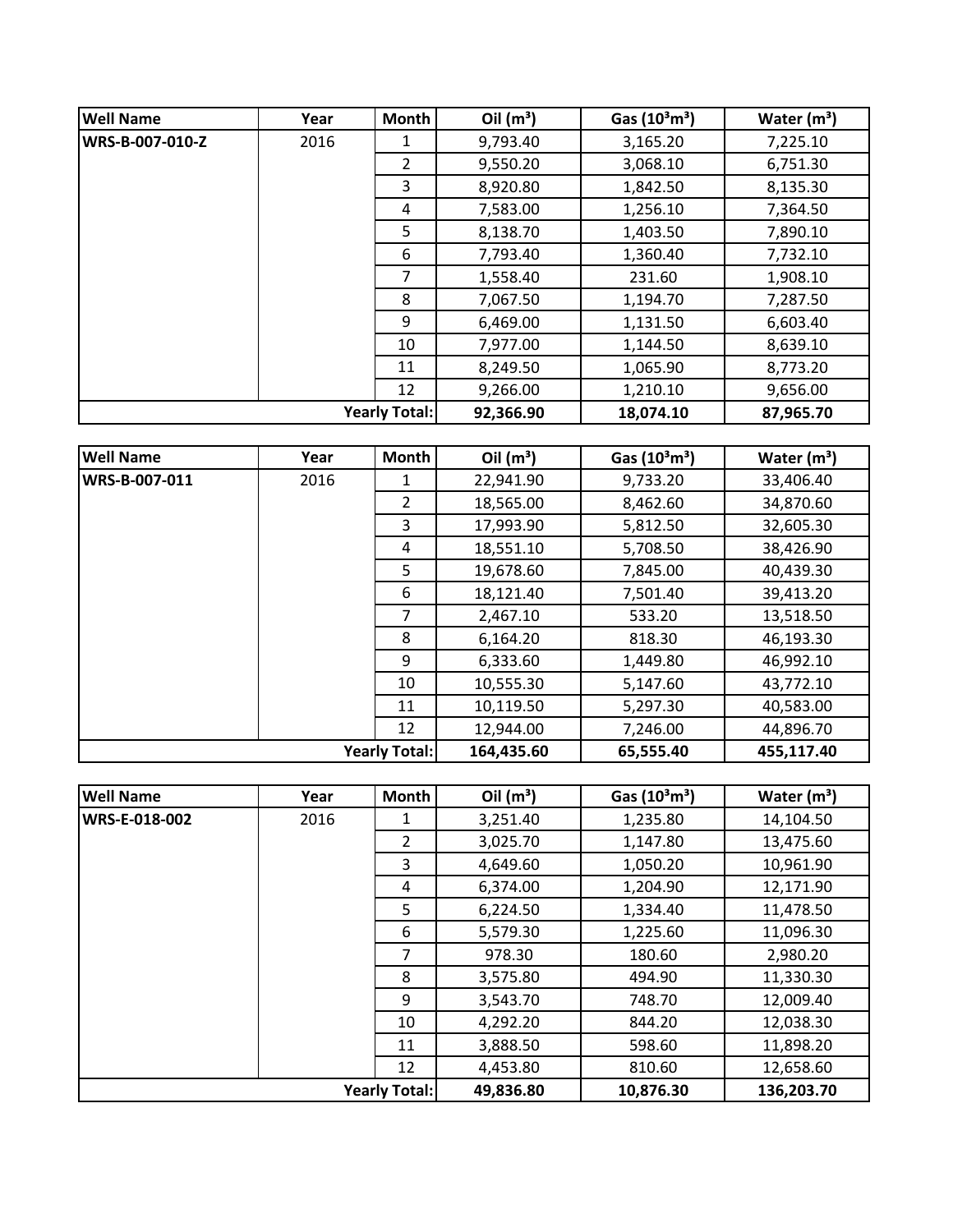| <b>Well Name</b>     | Year | <b>Month</b>   | Oil $(m^3)$ | Gas $(10^3 \text{m}^3)$ | Water $(m^3)$ |
|----------------------|------|----------------|-------------|-------------------------|---------------|
| WRS-E-018-004        | 2016 | 1              | 12,810.90   | 9,242.90                | 30,555.00     |
|                      |      | $\overline{2}$ | 11,740.50   | 8,598.70                | 29,838.90     |
|                      |      | 3              | 12,174.70   | 8,083.60                | 31,730.10     |
|                      |      | 4              | 11,147.70   | 7,888.90                | 30,457.80     |
|                      |      | 5              | 11,385.20   | 8,136.00                | 30,778.70     |
|                      |      | 6              | 10,534.20   | 7,302.10                | 30,111.30     |
|                      |      | 7              | 661.30      | 238.90                  | 5,860.30      |
|                      |      | 8              | 4,967.60    | 655.30                  | 14,086.50     |
|                      |      | 9              | 8,780.20    | 3,767.80                | 22,728.80     |
|                      |      | 10             | 9,042.50    | 5,273.10                | 20,574.30     |
|                      |      | 11             | 8,927.70    | 5,209.10                | 20,121.30     |
|                      |      | 12             | 10,162.40   | 6,331.70                | 20,437.80     |
| <b>Yearly Total:</b> |      | 112,334.90     | 70,728.10   | 287,280.80              |               |

| <b>Well Name</b>       | Year | Month          | Oil $(m^3)$ | Gas $(10^3 \text{m}^3)$ | Water $(m^3)$ |
|------------------------|------|----------------|-------------|-------------------------|---------------|
| <b>WRS-E-018-006-Z</b> | 2016 | 1              | 23,278.20   | 5,440.30                | 16,804.90     |
|                        |      | $\overline{2}$ | 21,267.40   | 4,955.00                | 15,904.80     |
|                        |      | 3              | 22,327.70   | 5,010.70                | 16,018.70     |
|                        |      | 4              | 20,613.10   | 4,141.50                | 11,880.30     |
|                        |      | 5              | 20,967.80   | 4,285.00                | 11,690.10     |
|                        |      | 6              | 18,698.50   | 3,895.20                | 11,207.70     |
|                        |      | 7              | 4,709.20    | 822.10                  | 3,566.10      |
|                        |      | 8              | 17,256.60   | 3,486.10                | 11,827.60     |
|                        |      | 9              | 19,998.20   | 4,162.80                | 14,912.10     |
|                        |      | 10             | 19,412.50   | 2,946.60                | 14,569.80     |
|                        |      | 11             | 17,056.40   | 2,177.80                | 15,062.60     |
|                        |      | 12             | 18,524.10   | 2,539.10                | 14,557.20     |
| <b>Yearly Total:</b>   |      |                | 224,109.70  | 43,862.20               | 158,001.90    |

| <b>Well Name</b>     | Year | <b>Month</b>   | Oil $(m^3)$ | Gas $(10^3 \text{m}^3)$ | Water $(m^3)$ |
|----------------------|------|----------------|-------------|-------------------------|---------------|
| <b>WRS-E-018-008</b> | 2016 | 1              | 4,765.20    | 616.50                  | 31,309.40     |
|                      |      | $\overline{2}$ | 4,714.00    | 612.60                  | 33,144.10     |
|                      |      | 3              | 4,033.20    | 620.00                  | 30,208.50     |
|                      |      | 4              | 4,468.80    | 707.20                  | 27,651.70     |
|                      |      | 5              | 5,524.40    | 1,331.60                | 28,571.10     |
|                      |      | 6              | 5,011.50    | 958.40                  | 26,986.20     |
|                      |      | 7              | 666.00      | 113.20                  | 5,993.90      |
|                      |      | 8              | 1,979.20    | 260.10                  | 26,186.10     |
|                      |      | 9              | 2,145.40    | 695.20                  | 24,225.10     |
|                      |      | 10             | 3,047.80    | 1,424.70                | 27,360.70     |
|                      |      | 11             | 2,546.90    | 1,472.30                | 21,191.90     |
|                      |      | 12             | 2,703.90    | 1,315.50                | 22,251.90     |
| <b>Yearly Total:</b> |      |                | 41,606.30   | 10,127.30               | 305,080.60    |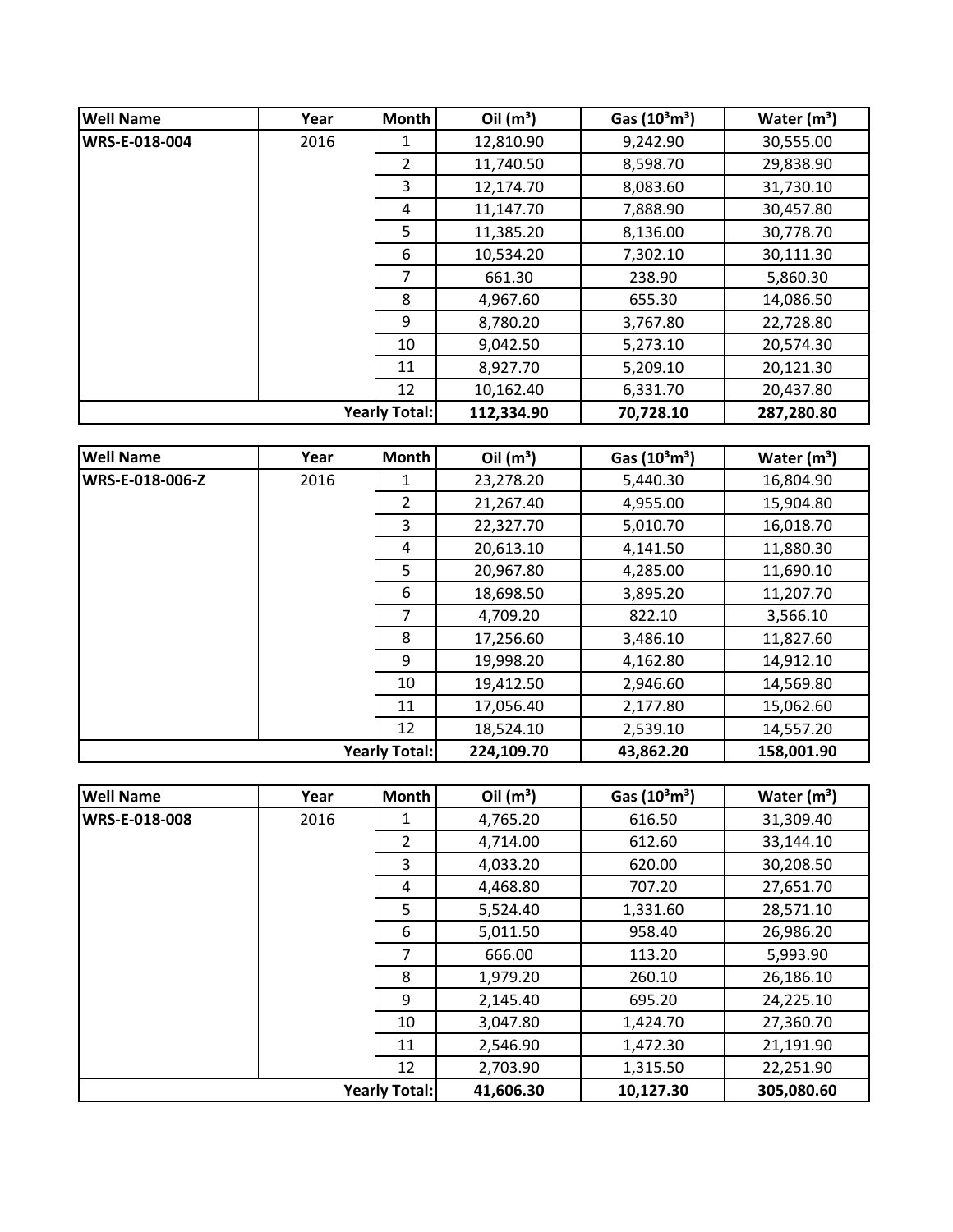| <b>Well Name</b>     | Year | Month          | Oil $(m^3)$ | Gas $(10^3 \text{m}^3)$ | Water $(m^3)$ |
|----------------------|------|----------------|-------------|-------------------------|---------------|
| WRS-J-005-002        | 2016 |                | 74,010.00   | 12,313.60               | 8,743.90      |
|                      |      | $\overline{2}$ | 66,108.00   | 12,050.90               | 12,984.20     |
|                      |      | 3              | 61,857.90   | 14,357.30               | 19,339.30     |
|                      |      | 4              | 54,776.70   | 14,835.90               | 18,057.10     |
|                      |      | 5              | 54,649.70   | 18,777.30               | 19,214.50     |
|                      |      | 6              | 45,971.80   | 18,013.80               | 22,873.70     |
|                      |      | 7              | 18,969.60   | 4,285.40                | 8,423.50      |
|                      |      | 8              | 46,899.60   | 21,585.60               | 20,943.40     |
|                      |      | 9              | 44,078.20   | 22,220.90               | 18,622.40     |
|                      |      | 10             | 40,307.50   | 24,880.90               | 25,543.60     |
|                      |      | 11             | 33,885.30   | 20,441.90               | 26,295.80     |
|                      |      | 12             | 40,385.90   | 23,872.60               | 27,451.50     |
| <b>Yearly Total:</b> |      | 581,900.20     | 207,636.10  | 228,492.90              |               |

| <b>Well Name</b>     | Year | Month          | Oil $(m^3)$ | Gas $(10^3 \text{m}^3)$ | Water $(m^3)$ |
|----------------------|------|----------------|-------------|-------------------------|---------------|
| <b>WWR-E-018-010</b> | 2016 | 1              | 28,806.00   | 3,547.50                | 2,910.80      |
|                      |      | $\overline{2}$ | 26,532.30   | 3,334.00                | 2,629.00      |
|                      |      | 3              | 26,458.90   | 3,193.00                | 3,173.20      |
|                      |      | 4              | 25,075.00   | 3,225.60                | 2,462.20      |
|                      |      | 5              | 26,459.20   | 3,537.30                | 2,810.40      |
|                      |      | 6              | 24,269.90   | 3,232.60                | 2,761.70      |
|                      |      | 7              | 8,576.50    | 1,125.90                | 941.50        |
|                      |      | 8              | 21,637.70   | 2,850.00                | 2,338.50      |
|                      |      | 9              | 20,700.40   | 2,832.30                | 2,391.80      |
|                      |      | 10             | 20,764.60   | 2,792.10                | 2,765.60      |
|                      |      | 11             | 19,097.90   | 2,450.60                | 2,669.70      |
|                      |      | 12             | 20,465.20   | 2,621.00                | 2,759.20      |
| <b>Yearly Total:</b> |      |                | 268,843.60  | 34,741.90               | 30,613.60     |

| <b>Well Name</b>      | Year | <b>Month</b>   | Oil $(m^3)$ | Gas $(10^3 \text{m}^3)$ | Water $(m^3)$ |
|-----------------------|------|----------------|-------------|-------------------------|---------------|
| <b>SWRX-J-005-003</b> | 2016 | 1              | 30,686.00   | 6,453.30                | 1,525.20      |
|                       |      | $\overline{2}$ | 36,013.90   | 9,288.50                | 2,310.00      |
|                       |      | 3              | 30,925.00   | 11,964.10               | 3,248.70      |
|                       |      | 4              | 17,678.90   | 7,932.70                | 2,065.80      |
|                       |      | 5              | 28,919.00   | 14,237.20               | 3,504.90      |
|                       |      | 6              | 26,252.00   | 14,405.10               | 3,447.90      |
|                       |      | 7              | 9,210.70    | 5,150.80                | 1,267.60      |
|                       |      | 8              | 25,695.20   | 15,952.40               | 4,023.20      |
|                       |      | 9              | 24,563.30   | 17,461.10               | 4,066.30      |
|                       |      | 10             | 27,310.80   | 20,539.90               | 2,381.30      |
|                       |      | 11             | 23,366.60   | 17,155.80               | 1,956.70      |
|                       |      | 12             | 25,641.40   | 21,361.20               | 2,181.30      |
| <b>Yearly Total:</b>  |      |                | 306,262.80  | 161,902.10              | 31,978.90     |